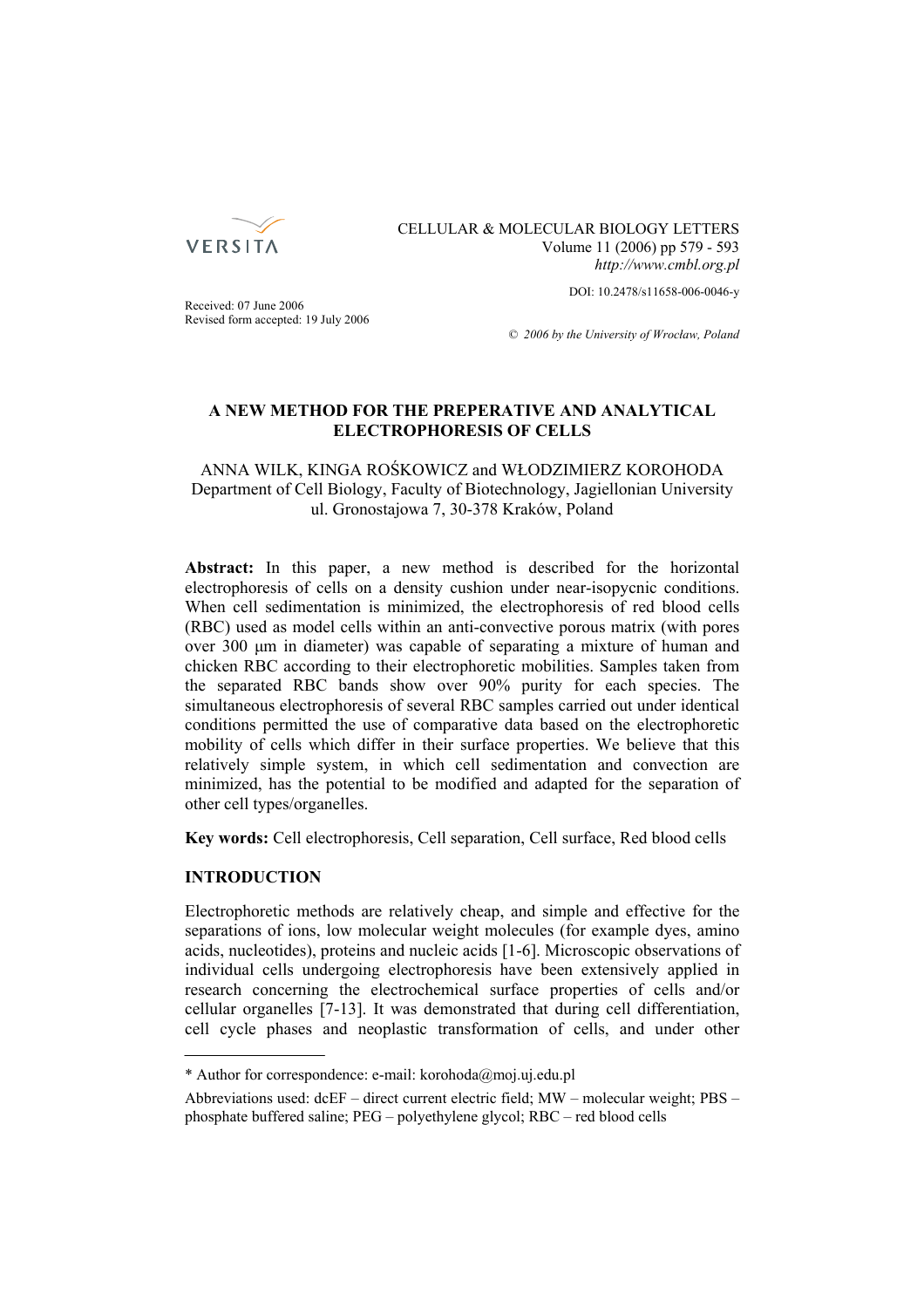pathological conditions, changes in electrophoretic mobility are often associated with cell surface changes [14-19]. The heterogeneity of cell populations isolated from animal tissues and in cell lines expanded *in vitro* has been shown *via* microelectrophoretic methods [18, 20-22]. Cell surface properties can also be experimentally modified in a variety of ways, and this can be traced by measurements of cell electrophoretic mobility [11, 16, 17, 23-25].

The application of microscopic methods to monitor cell electrophoresis revealed the potential of electrophoresis in the study of cell surface properties. The differences in electrophoretic mobility between different cells have been postulated to be useful for the separation of cell subpopulations differing in their surface properties. However, electrophoretic methods suitable for preparative cell separations, although studied for many years, are not as yet in common use in cell biology laboratories. The most advanced studies using preparative and analytical electrophoresis of cells and cellular organelles have so far been carried out with vertical density gradient electrophoresis [18, 26-28], and in particular with the free-flow curtain electrophoresis apparatus designed by Heidrich and Hannig [5, 20, 29, 30], subsequently modified for commercial markets [4, 31- 33]. Those methods showed that electrophoresis could effectively subfractionate cells and/or cellular organelles, and enabled the study of biological particle surfaces [22, 34, 35]. However, the high cost and complex equipment required for density gradient electrophoresis and the difficulties and laboriousness associated with free-flow electrophoresis instruments have limited more common usage of these methods [31]. In recent years, more attention has been paid to developing micro-methods suitable for the rapid separation and identification of small samples of cell suspensions [36].

The goal of our experiments was to develop a simple eletrophoretic method for the separation of cell subpopulations and for studies of cell surface properties. Our primary experiments, presented here, were carried out with RBC, which are commonly used for the standardization of cell electrophoresis methods [37-43] and in research on blood cells with diagnostic and therapeutic purposes [15, 43-45].

# **MATERIAL AND METHODS**

# **Cell preparation**

Fresh human blood was obtained by veinpuncture and fresh arterial blood was collected from chickens. The blood was collected into test-tubes (Corning GmbH Life Sciences, Wiesbaden, Germany) with 4% citrate added as an anticoagulant. Each blood sample was added to phosphate buffered saline (PBS) at a ratio of 1 to 9 and centrifuged at 1000 rpm for 5 min at room temperature. The supernatant was discarded and the red blood cells were washed twice with PBS. After washing, the pellet of RBC was resuspended in 7% sucrose in deionized water for electrophoretic separation or in PBS for sedimentation experiments. The RBC suspension was then mixed 1:1 with an electrophoresis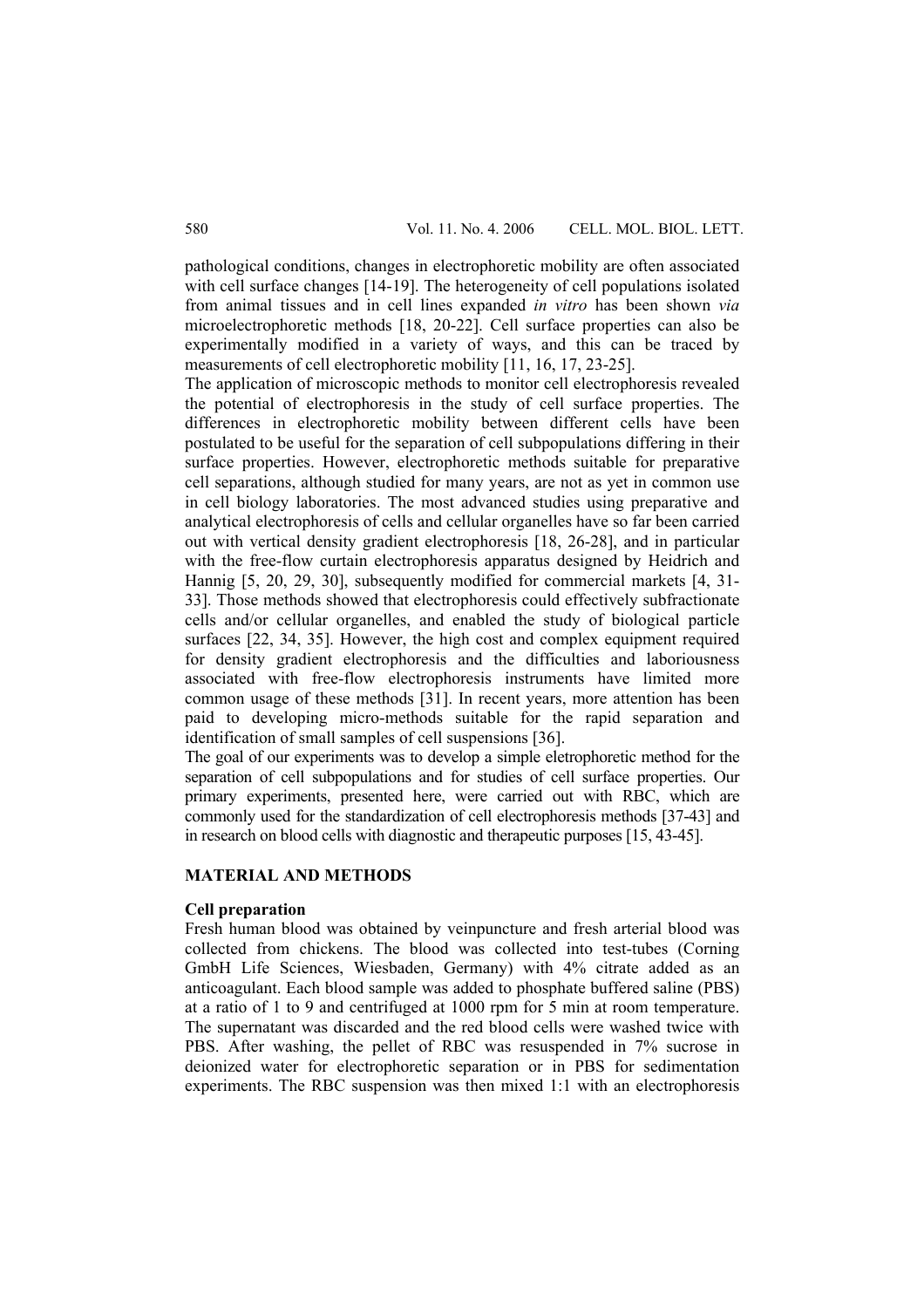or sedimentation solution, and the number of cells was determined using a Bürker haemacytometer (Superior, Marienfeld, Germany).

### **Solutions**

The sedimentation and electrophoresis solutions contained: dextrans, MW 15000-20000 Da (MP Biomedicals, LLC, Eschwege, Germany); sucrose (PoCh, Gliwice, Poland); and PBS with Ca, Mg (Biomed, Lublin, Poland).

Each solution was characterized for: osmolarity determined with a freezing-point osmometer (Marcel os 3000, Marcel, Warszawa, Poland); density with a glass pycnometer, viscosity with an Ostwald's type viscometer or Ubbelohole viscometer (Schott, Mainz, Germany); and conductivity with an electric conductivity meter (Radeliks, Hungary). The reagents used to prepare the electrode solutions and agar bridges were: PBS with Ca, Mg (Biomed, Lublin, Poland); agar (Sigma-Aldrich Chemie, Steinheim, Germany); and NaCl, NaHCO<sub>3</sub> and phenol red (POCh, Gliwice, Poland).

The reagents used to prepare the various dyes and fluorescent mixtures were: Trypan blue (Lachema, Praga, Czech Republic), Lissamine green (BDH chemicals LTD, Poole, England), Calcein (Sigma-Aldrich Chemie GmbH, Steinheim, Germany), Azur II (IE, Berkshire, England), Neutral red (Sigma-Aldrich Chemie GmbH, Steinheim, Germany), and Rhodamine S (Serva, Heidelberg, Germany). To visualize the fluorescent dyes, the electrophoresis chamber was illuminated with UV light (EMITA VP-60, Łódź, Poland).

# **Human RBC sedimentation**

RBC sedimentation was observed in calibrated 15 ml test tubes. One ml of RBC suspension, mixed 1:1 with the sedimentation solutions described in Tab. 1, was gently layered on the top of 9 ml of the sedimentation solution. The cell density was  $3.5 \times 10^5$  RBC per ml, and sedimentation was observed and photographed with a digital camera (Camedia C-3040 ZOOM, Olympus Optical co., LTD., Tokyo, Japan) at 30 min intervals for 3 h at room temperature.

# **Electrophoresis equipment and RBC electrophoresis conditions**

RBC electrophoresis was carried out in an apparatus made of Plexiglass (polymethacrylate) or polycarbonate constructed in the faculty workshop and shown diagrammatically in Fig. 1. The apparatus was equipped with Ag/AgCl electrodes located in electrode compartments. Between the electrode and electrophoresis compartments, agar bridges (2.5% agar in 0.9% NaCl) were used to prevent mixing of the electrode and electrophoresis solutions. The negative cathode compartment was filled with 4 ml  $0.8\%$  Tris + 0.9% NaCl in deionized water, and the positive anode compartment was filled with 4 ml  $0.8\%$  NaHCO<sub>3</sub> + 0.9% NaCl in deionized water. Both electrode solutions contained phenol red as a pH indicator. The central compartment contained a polyurethane sponge (PU) (the Chair of Biomaterials of the University of Science and Technology, AGH, Cracow, Poland and Interchemall Dom Sp. z o.o., Warsaw, Poland) with a thickness of 3 mm and a pore diameter of 300 μm, and two electrophoresis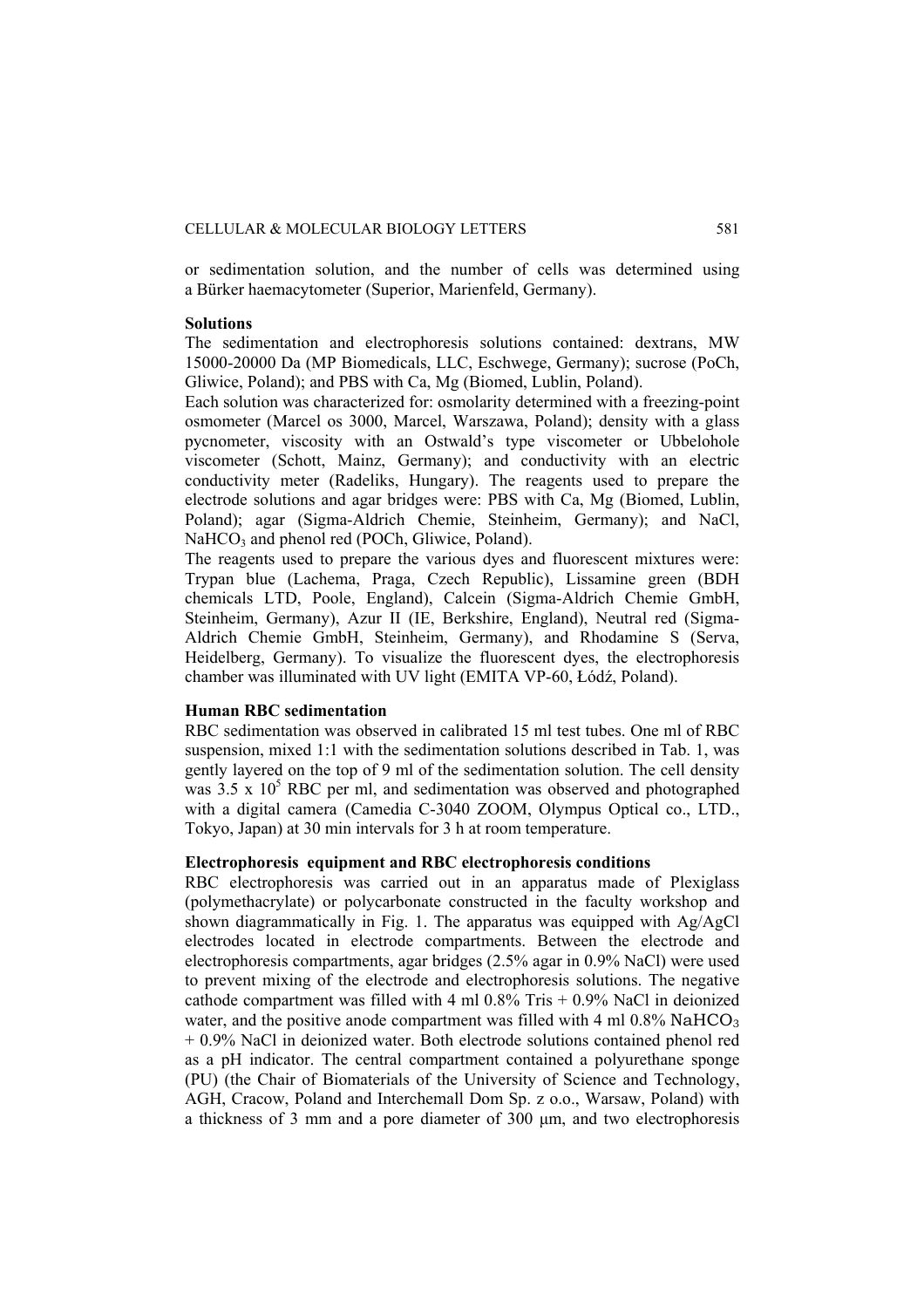solutions described in the Results section below. Voltage was applied (GibcoBRL type Electrophoresis Power Supply LTI PS304, France) at 5-7 V/cm and 21 mA both before and after the addition of RBC; the temperature of the electrophoresis medium was measured with a digital thermoelectric couple (Amaren Electronic, Kreuzwertheim, Denmark).



Fig. 1. Diagram of the electrophoresis chamber and the Ag/AgCl electrodes.

The PU sponge shown in Fig. 1 was first covered and saturated with 13 ml of high density dextran solution (12 g dextran and 6 g sucrose in 100 ml of 10 times diluted PBS in deionized  $H_2O$ , taking care to eliminate all the air bubbles. This "density cushion" approximately half-filled the electrophoresis chamber, and was carefully overlaid with an upper sucrose solution (7.6 g sucrose in 100 ml of 10 times diluted PBS in deionized  $H_2O$ ), and adjusted for osmolarity to preserve cell viability. 3 ml of the high density solution was then aspirated to lower the level of the "density cushion" and allow penetration of the sucrose solution into the PU sponge. A voltage gradient of 5-7 V/cm was applied to equilibrate the system for 20 min. prior to the addition of RBC.

An aliquot of the RBC suspension (approx. 25  $\mu$ l and 2x10<sup>5</sup> RBC) was carefully layered with a finely drawn Pasteur pipette onto the density cushion of the PU sponge. Generally, 3 to 5 samples were applied and electrophoresed at 5-7 V/cm and 21 mA for 2-3 h, for which the temperature of the electrophoresis solution and the polyurethane sponge were  $25^{\circ}C \pm 1^{\circ}C$ . The position of the RBC bands was monitored using a digital camera.

### **RBC analysis**

Each RBC species, before and after electrophoresis, was assessed using a Bürker haemacytometer and Coulter counter (Beckman Coulter  $2^{TM}$ ,  $2^{TM}$  Particle counter/size, Florida, USA). Morphological properties were determined from digital records made with an Olympus CCD camera and analyzed with Cytop.exe and/or MS Excel programs.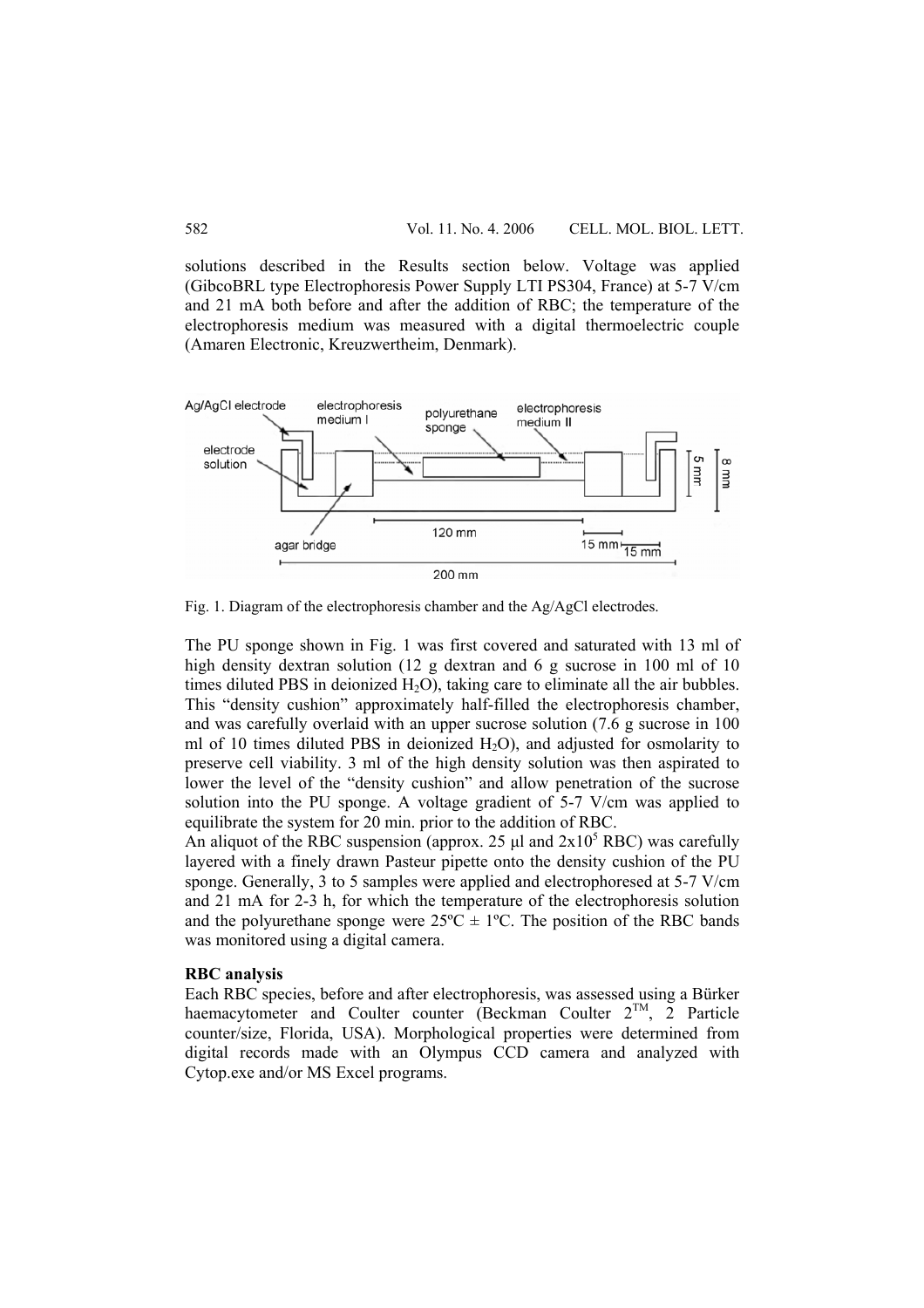### CELLULAR & MOLECULAR BIOLOGY LETTERS 583

# **RESULTS**

To determine the optimal electrophoretic conditions for cell separations, it was necessary to overcome the problems of cell sedimentation, loss of viability and heat generation during the electrophoresis.

### **Sedimentation**

Sedimentation studies of human RBC cells were done in five solutions representing different physical properties, as described in Tab. 1. RBC sedimentation is shown over a 3 h period (Fig. 2). While hypertonic sucrosecontaining solutions did not prevent sedimentation, it was minimized in dextrancontaining solutions, especially slightly hypotonic ones. Moreover, under such conditions, the RBC did not aggregate, and under isopycnic conditions (where the densities of the solution and RBC are similar), they remained suspended as a relatively thin band (Fig. 2, lane 3; solution 3 from Tab. 1).

By contrast, other solutions containing polymers such as ficoll, starch, agarose and polyethylene glycol of different molecular weights (data not shown) were all inferior to the slightly hypotonic dextran solution shown to be non-toxic for RBC over 3 h. The physical properties of solution 3 (Tab. 1) were shown to be suitable for supporting RBC, and these were retained by the addition of sucrose (for viability) and reduced PBS (for conductivity) to provide a "density cushion" (shown as electrophoresis medium I in Fig.1).

Tab. 1. The physical properties of the solutions used in the cell sedimentation experiment. (cf. Fig. 2).

|    | Composition                                                          | Osmolarity<br>[mOsm/kg] | Density<br>$\lceil \frac{g}{m} \rceil$ | <b>Viscosity</b><br>[cP] | Conductivity<br>[mS] |
|----|----------------------------------------------------------------------|-------------------------|----------------------------------------|--------------------------|----------------------|
| Ι. | 15 g sucrose/100 ml in $100\%$ PBS                                   | 789                     | 1.057                                  | 1.36                     | 11.3                 |
|    | 9.5 g sucrose/100 ml in $100\%$ PBS                                  | 566                     | 1.037                                  | 1.23                     | 12.6                 |
| 3  | 15 g dextran 15000-20000/100 ml<br>$(30\% \text{ H}_2)$ and 70% PBS) | 264                     | 1.051                                  | 2.49                     | 9.2                  |
| 4  | 15 g dextran 15000-20000/100 ml<br>$(20\% \text{ H}_2)$ and 80% PBS) | 284                     | 1.048                                  | 2.38                     | 10.2                 |
| 5  | 15 g dextran 15000-20000/100 ml<br>in 100% PBS                       | 323                     | 1.049                                  | 2.29                     | 11.5                 |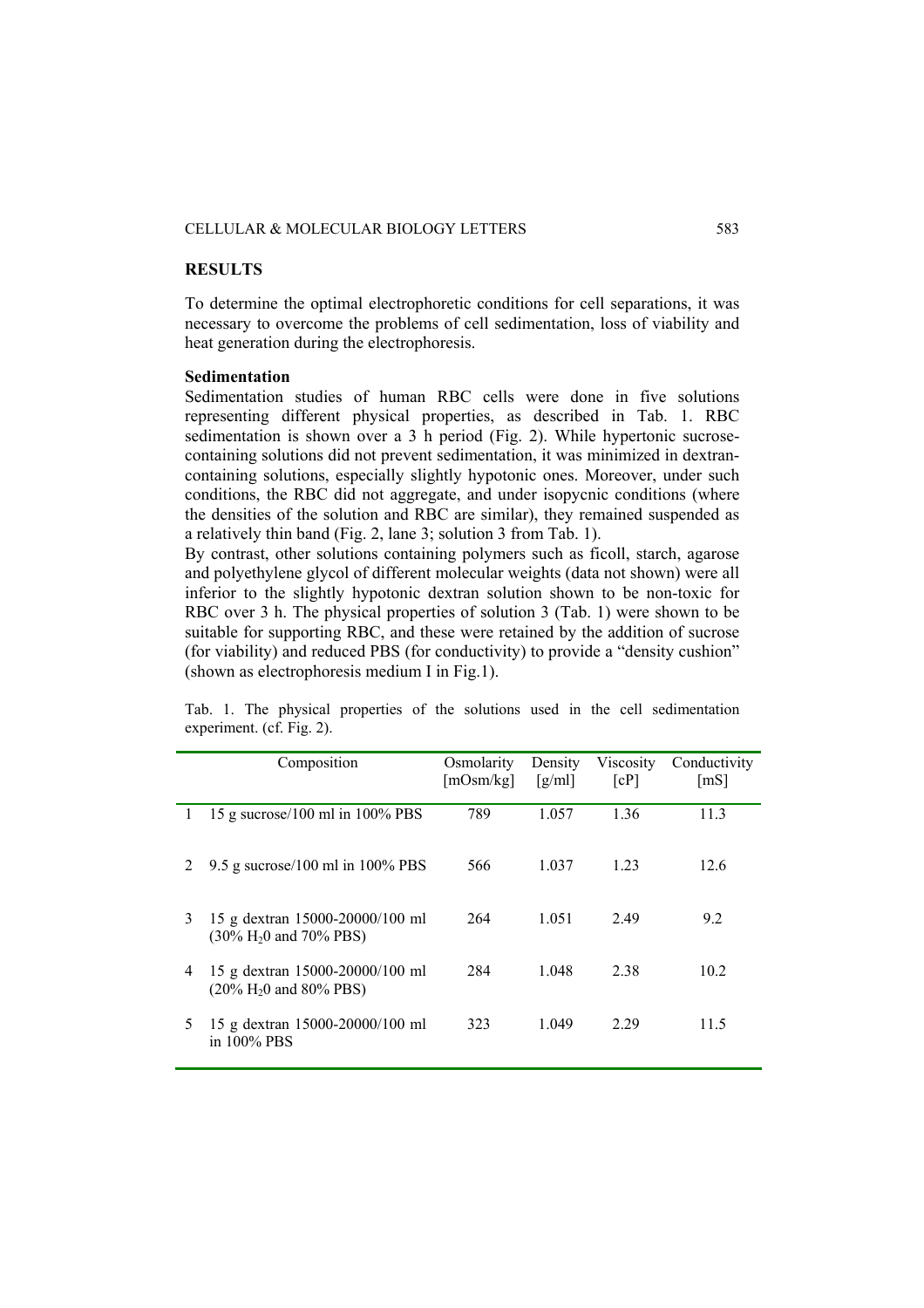

Fig. 2. Sedimentation of RBC for indicated period. The test tubes contained solutions 1-5, of the composition given in Tab. 1.

# **The separation of human and chicken RBC via horizontal, nearly isopycnic electrophoresis on a PU sponge**

Fig. 3A shows the distribution of human and chicken RBC, and an equal mixture of both before and after electrophoresis. After 3 h, the mixed sample showed two distinct bands. The one with greater mobility corresponded to that for the human RBC, while the slower one was relative to the chicken RBC band. Fig. 3B shows the absorbance profiles of the mixed RBC preparation before and after 3 h of electrophoresis, confirming the resolution of the mixed sample into two distinct bands. Complete separation of the two bands could be achieved by extending the time for electrophoresis.



Fig. 3. The separation of human and chicken RBC in horizontal, nearly isopycnic electrophoresis. A - Bands of chicken, human and chicken, and human RBC at 0 h and after 3 h of electrophoresis are shown. The scale is shown in cm. B - Absorbance (OD) profiles of mixed RBC at 0 h and after 3 h of electrophoresis, taken from A.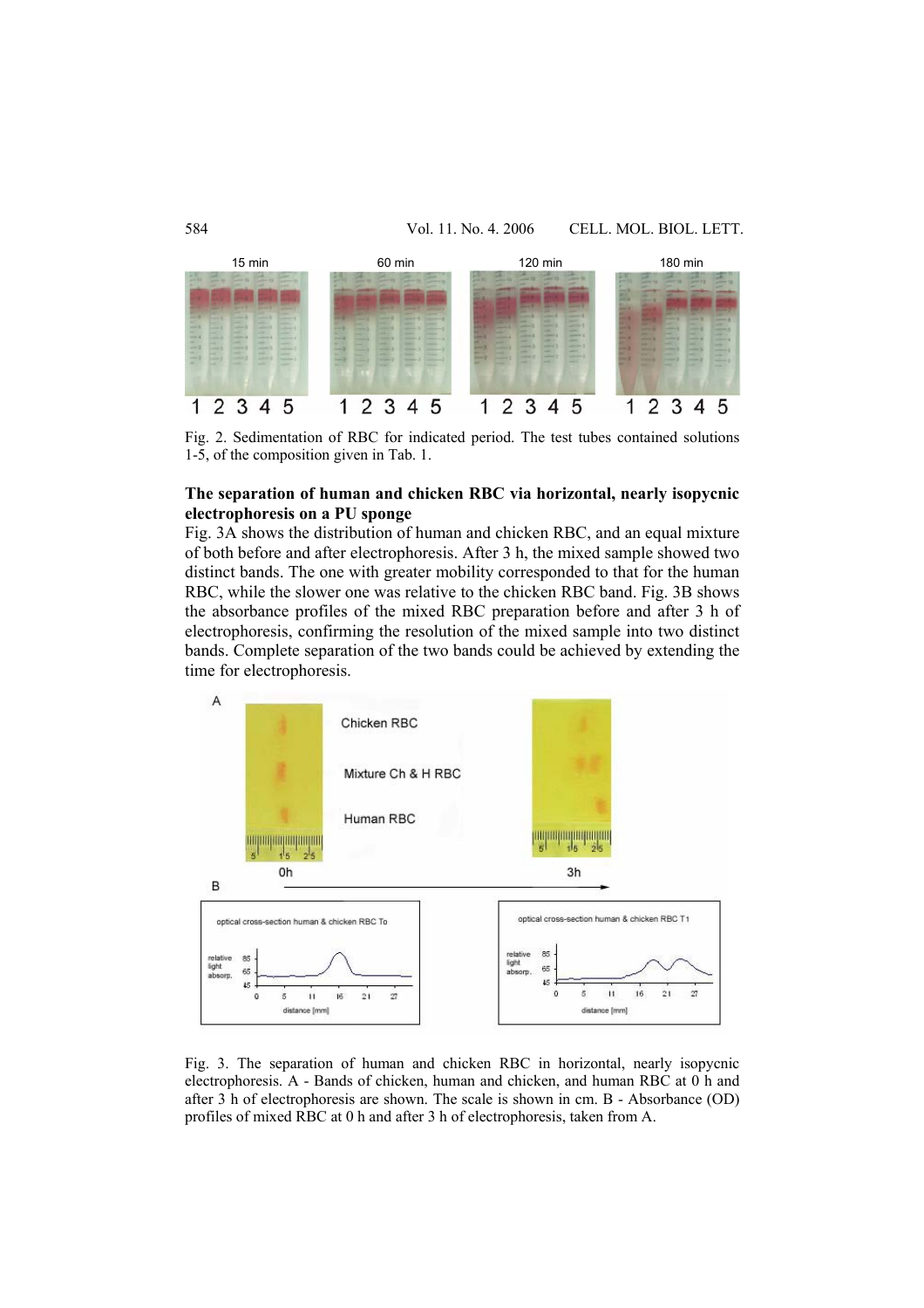### CELLULAR & MOLECULAR BIOLOGY LETTERS 585

### **RBC analysis**

Each RBC band was examined for purity using Coulter counter analysis and microscopy. The distribution of cell size is shown in Fig. 4, where the average diameter for the human RBC is shown as 5.2 µm, compared to approximately 5.5 µm for the chicken RBC. The profile shown in Fig. 4A for the mixed RBC sample before electrophoresis demonstrates two peaks of cell size which correspond to the two RBC species. Moreover, the difference in nucleation was evident in the microscopic haemacytometer analysis of the different RBC fractions (Fig. 5). The purity of the separated RBC bands required the sampling of 5-10 μl directly from the middle part of each band with a finely drawn Pasteur pipette ( $\varnothing$  approx. 0.5 mm). Tab. 2 shows the haemacytometric/microscopic analysis of the two RBC peaks, separated as shown in Fig. 3. The faster-moving band contained 97.6% human RBC, while the slower-moving band was 90% nucleated chicken RBC, as determined via microscopic haemacytometer analysis. The slower-moving band also contained a small proportion of larger contaminating cells such as leukocytes.



Fig. 4. Cell size distribution in the sample taken before RBC electrophoresis and in samples taken from the fast and slowly moving bands as determined using a Coulter counter.



Fig. 5. Microphotographs showing RBC shape in a mixture of erythrocytes; the nucleated cells are chicken RBC. A, bar =  $10 \mu m$ ; B, bar =  $4 \mu m$  (Nomarski optics, Leica DMIRE2 microscope).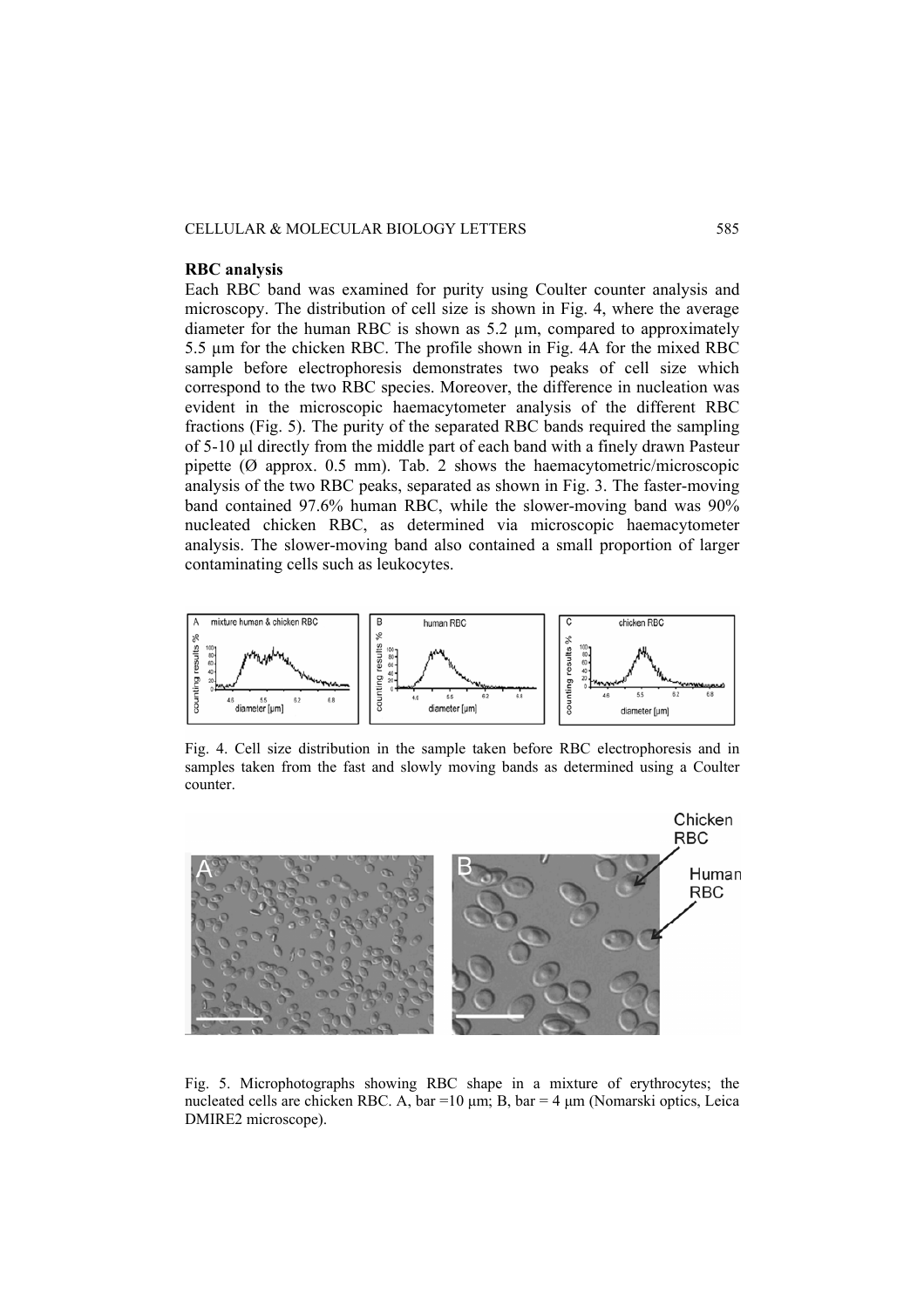Tab. 2. Purity of the erythrocyte fractions.

|             | Results from Bürker haematocytometer |                                                   |  |
|-------------|--------------------------------------|---------------------------------------------------|--|
|             |                                      | Human RBC number $(\%)$ Chicken RBC number $(\%)$ |  |
| Faster band | 244 (97.6)                           | 6(2.4)                                            |  |
| Slower band | 25(10)                               | 225(90)                                           |  |

## **Dye electrophoresis**

To demonstrate the electrophoresis system stability for the RBC separation described here, similar experiments were performed with the same system and solutions using dyes with different charges. The negatively charged dyes trypan blue, lissamine green and calcein all moved towards the anode (+ve), while the positively charged dyes azur II, neutral red and rhodamine S moved towards the cathode (-ve) (Fig. 6, Tab. 3). The dyes (all less than 1 kDa) became separated in less than 30 min under conditions of 8 V/cm. The negatively charged dyes showed different electrophoretic mobilities (TB  $>$  calcein  $>$  LG) as determined by their different charges. Some of the positively charged dyes had an affinity with, and stained, the PU matrice, and at least part of those dyes remained stationary. However, this did not prevent the separation of a mixed solution of calcein (-ve) and rhodamine  $S$  (+ve) as shown in Fig. 6 and Tab. 3. The results obtained show that the described horizontal electrophoresis system designed for the separation of cells is also suitable for the separation of much smaller molecules, especially those with a net negative charge.



Fig. 6. The separation of dyes and flourescent dyes. A and  $B - in$  order from the top: azur II, trypan blue, neutral red and lissamine green. C and  $D - in$  order from the top: calcein, rhodamine S, and calcein + rhodamine S.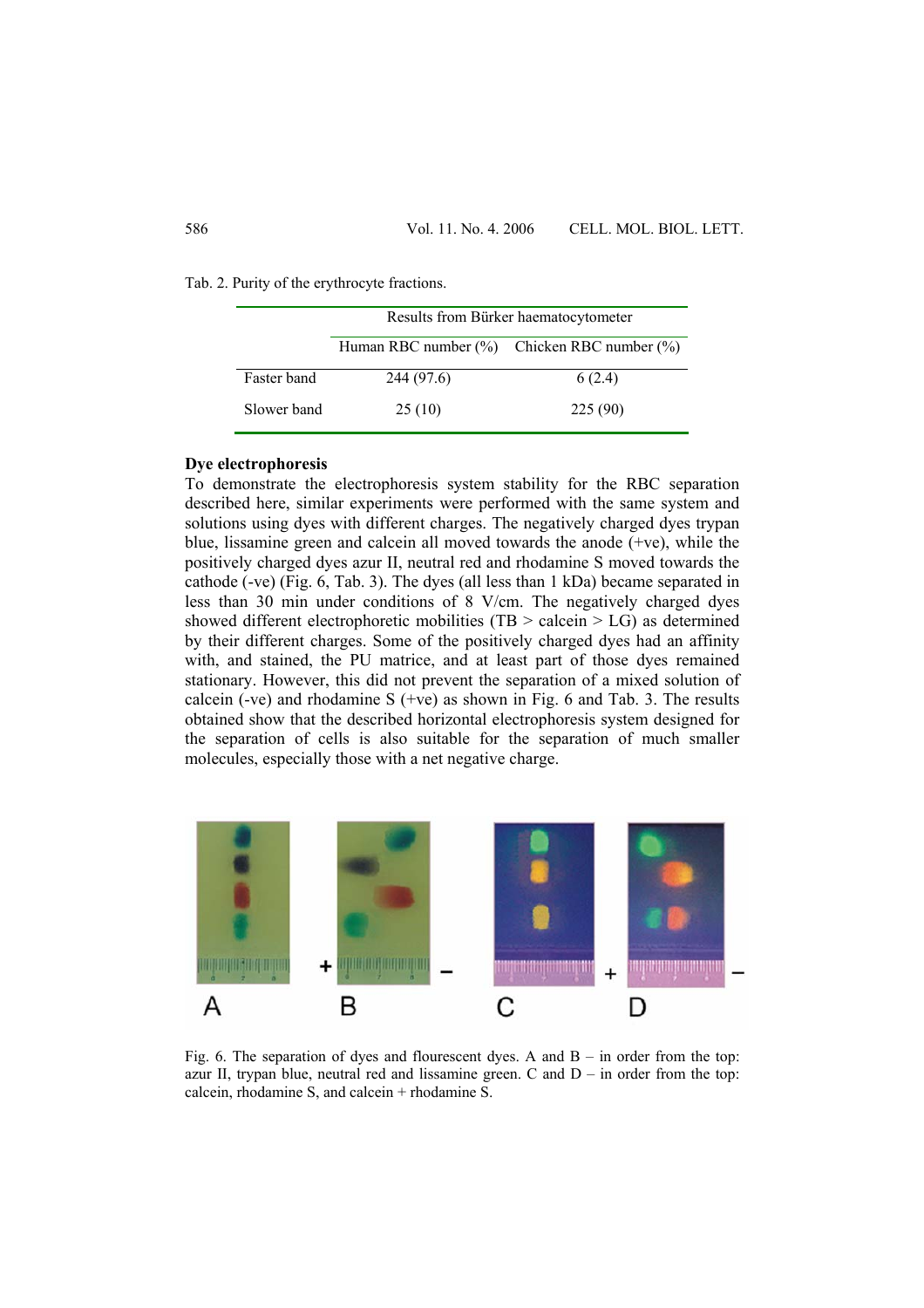|                 | Concentration        | T1 - 10 min of separation at 8<br>V/cm |
|-----------------|----------------------|----------------------------------------|
| Trypan blue     | $2 \text{ mg/ml}$    | shifts 14 mm to anode                  |
| Lissamine green | $20 \mu g/ml$        | shifts 10 mm to anode                  |
| Calcein         | $0.2 \text{ mg/ml}$  | shifts 11 mm to anode                  |
| $Calcen +$      | $0.2 \text{ mg/ml}$  | shifts 10 mm to anode                  |
| rhodamine S     | $0.2 \text{ mg/ml}$  | shifts 4 mm to cathode                 |
| Azur II         | $0.25 \text{ mg/ml}$ | shifts 10 mm to cathode                |
| Neutral red     | $1$ mg/ml            | shifts 10 mm to cathode                |
| Rhodamine S     | $0.2 \text{ mg/ml}$  | shifts 6 mm to cathode                 |

Tab. 3. The concentration of the fluorescent dye solutions and band positions after 10 min. electrophoresis at 8 V/cm.

### **DISCUSSION**

RBC isolated from various species have often been used as standards to examine cell electrophoretic separations [11, 24, 40-42, 46, 47], since their preparation does not require enzyme treatment and their cell surface properties are well characterized with the microscopic methods of cell electrophoresis. Human RBC have a two-fold higher electrophoretic mobility than rabbit RBC [26, 46, 48, 49]. As they are easily visually separable (chicken RBC are nucleated and thus easily identified by microscopy), this study used human and chicken RBC, which have approximately a 30% difference in their electrophoretic mobility.

The main obstacles to the development of a simple electrophoretic system for cell separations include: cell sedimentation/gravity; heat production and thermal convection; and factors which contribute to droplet sedimentation, pH instability and changes in electric conductivity. Such factors are associated with the good resolution of electrophoretically separated cells in free-flow apparatus under microgravity conditions [4, 29, 50, 51].

To overcome the problem of cell sedimentation, it was necessary to experimentally check the sedimentation of RBC in a variety of density gradients using various solutes. Cell sedimentation depends on buoyant density, which is related to the difference between the particle and medium density. Wallach and Lin (1973) [34] showed previously that biological particles (i.e. cells and organelles) can be compared to vesicles showing osmotic properties. Thus, cell density has a relative value and changes will depend upon the type of solute and its permeation across a particle membrane [27, 28]. Since it is easier to prevent cell sedimentation in slightly hypotonic rather than isotonic and/or hypertonic solutions, it was necessary to increase the medium density (*pm*) and simultaneously decrease the cell (particle) density (i.e.  $\rho_p$ ), according to the equation: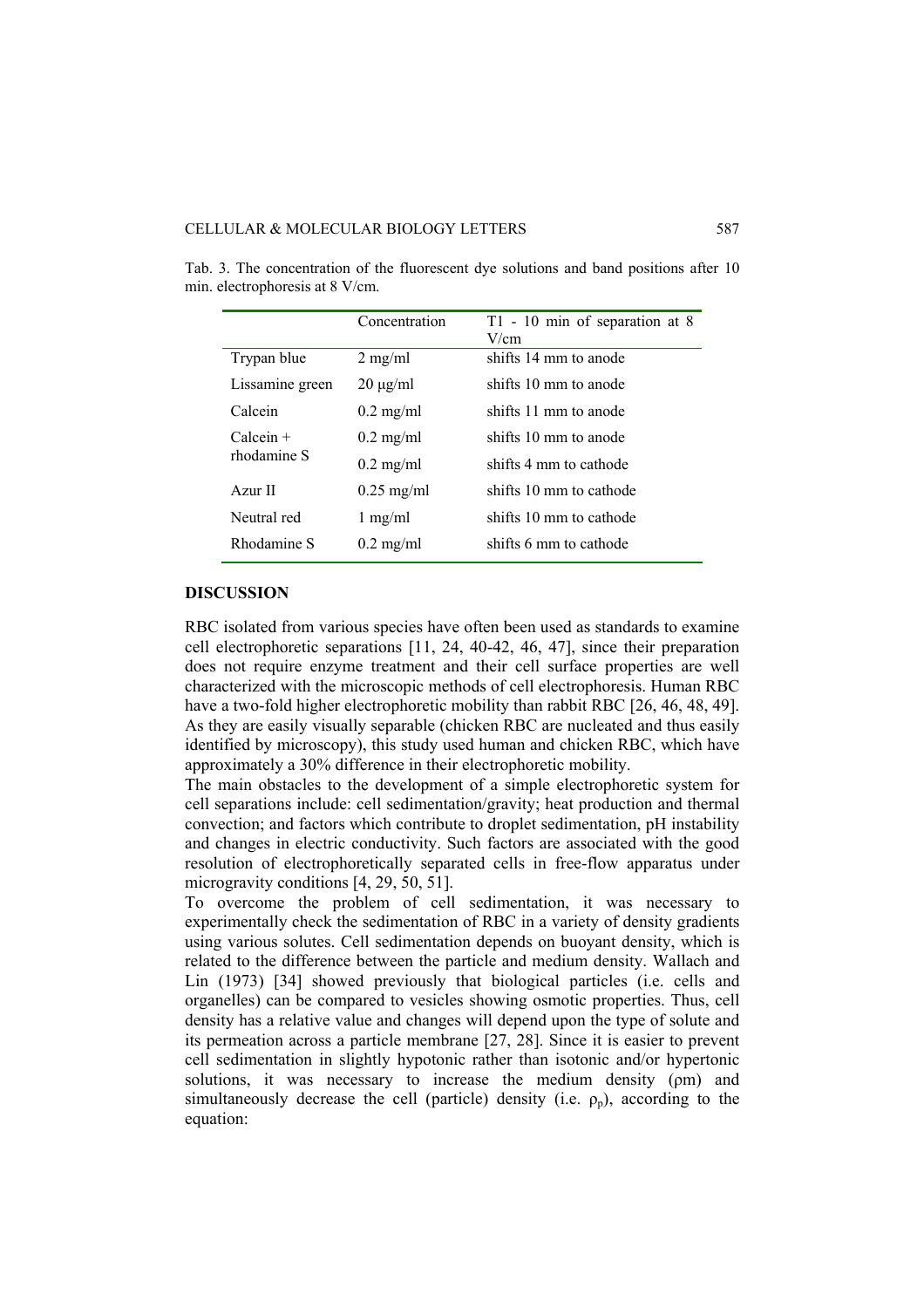$$
S = \frac{2r^2(\rho_p - \rho_m)}{9\eta}
$$

where: S – sedimentation constant, r – cell radius,  $\rho_p$  – cell (particle) density,  $\rho_m$ – solution density,  $\eta$  – solution viscosity [52].

We chose RBC to examine our horizontal electrophoretic system for cell separation as RBC are cells which show relatively fast sedimentation in various methods based on cell separation in density gradients [52].

This simplified equation does not take into account the interaction of the cell surface with the molecules used to modify the solution density. Such events are very complex and cell surface specific [43, 49, 53], but our RBC sedimentation studies identified dextran 15000-20000 MW as the most suitable to form a "density cushion" for the RBC. These lower MW dextrans are osmotically active, whereas higher MW dextrans cause cell aggregation and RBC rouleaux formation, and coat the cell surfaces [37, 39, 44]. Other macromolecular solutions tested included ficolls or PEGs of MW ranging from 1000 to 400000, but these also coated the cell surface and modified cell permeability and electrophoretic mobility, as judged by haemoglobin leakage which compromised and even reversed the direction of cell electrophoresis [23, 43, 54-56].

Separation matrices for cell electrophoresis have to be optically transparent, hydrophilic, highly porous to allow free cell movement, and preferably electrically neutral to avoid or at least reduce electroosmosis. In addition, they should be non-adhesive for cells. Conventional matrices used for the electrophoretic separation of macromolecules were reported to have pore size values ranging from 2-3 nm to 200 nm [3]. After checking many spongy and/or random network-forming materials, we found that polyurethane synthetic sponges with pore sizes ranging between 200-5000 μm met these requirements (i.e. with pores 1000 to 2000 times greater than the porous materials used for the separation of proteins or nucleic acids). Such spongy hydrophilic matrices were found suitable as anti-convective supports suitable for the separation of cells with a diameter 5 to 20 μm. Polyurethane is reported to be non-adhesive for RBC and lymphocytes, but adhesive for macrophages [57], an observation confirmed in our experiments.

Ag/AgCl electrodes were used in preference to platinum since the latter caused changes in pH when DC current was applied. The addition of phenol red to the electrode solutions not only confirmed pH stability during electrophoresis but also provided assurance that the diffusion of the electrode solutions did not transgress the agar bridges. Moreover, although glucose or glycine were used for previous cell electrophoresis separation [20, 32], they were found to be inferior to sucrose for the best adjustment of media osmolarity and retention of RBC viability.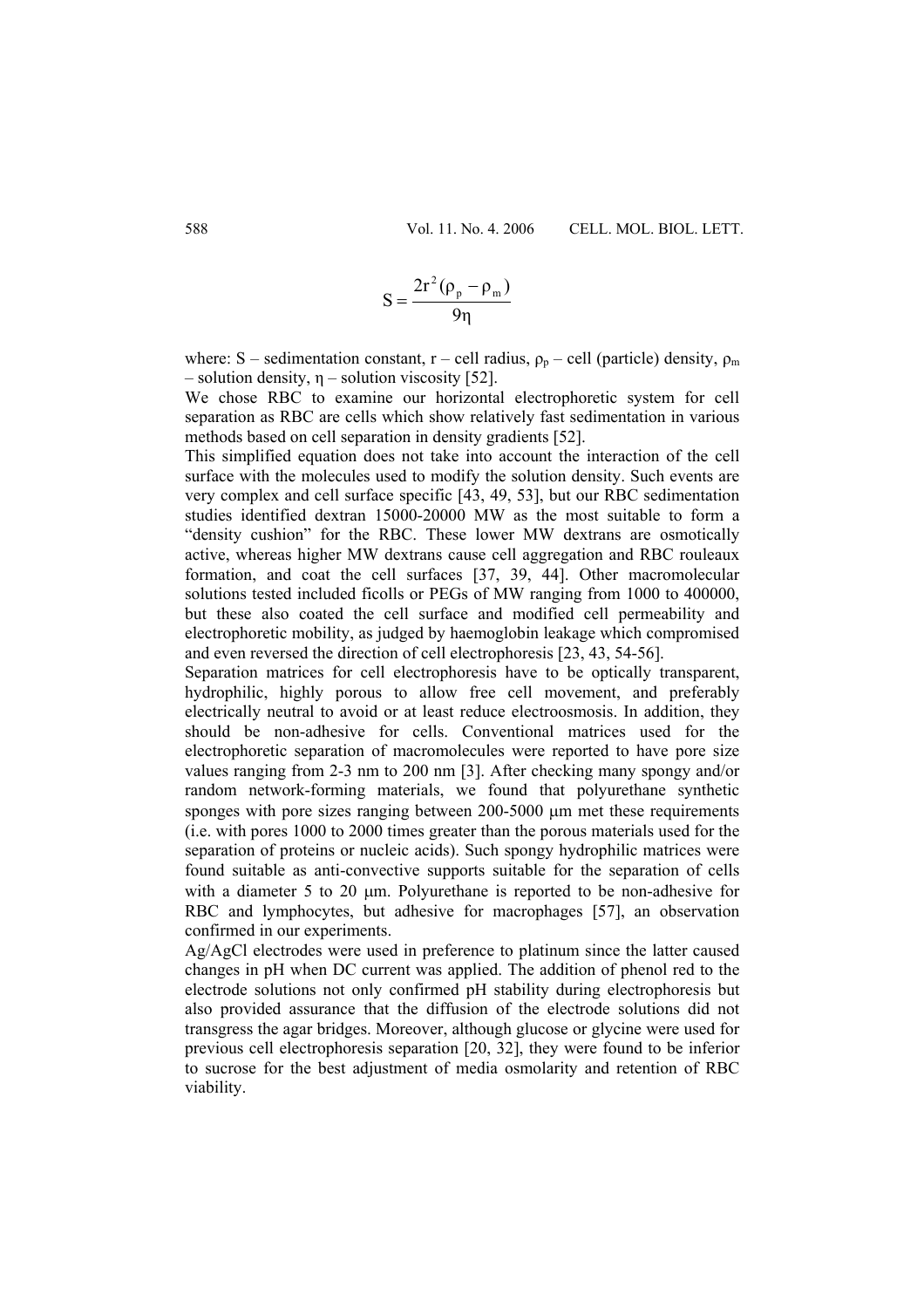To avoid the rise of temperature during electrophoresis, we reduced the conductivity of the separation solutions and the voltage/current employed to effectively separate viable RBC, as judged by microscopy, lack of haemoglobin release and trypan blue exclusion. Future studies using cooling blocks (waterperfused) or even cold-room operations should facilitate the separation of cells at a higher ionic strength than used in the described experiments. One of the advantages in using RBC in our horizontal electrophoretic system was the knowledge that the passive electrical parameters of the cell surface show little change despite any changes in cell shape, a conclusion based on radiowave dielectric spectroscopy [58].

In conclusion, we report here on a simple electrophoretic system which permits the separation of cells which differ in their electrophoretic mobilities and surface charge. Horizontal separations in near-isopycnic conditions appear to be more important than other considerations such as thermal convection and system instability. The main advantage of the described method is the facility to perform simultaneous electrophoresis of a few samples in parallel. This makes it easy to compare electrophoretic mobilities and/or separate experimental and control samples in one experiment. It appears that this horizontal electrophoretic separation of cells has many advantages over established vertical systems and may provide new opportunities for the electrophoresis of various cell types, not least by applying modifications already developed for the separation and study of smaller particles and macromolecules.

**Acknowledgements.** This study was partly supported by a grant from the Polish Committee for Scientific Research (3P040-02923). The authors cordially thank Prof. D. Woolley, University of Manchester, UK for discussions and language corrections.

### **REFERENCES**

- 1. Abramson, H.A., Moyer, L.S. and Goris, M.H. **Electrophoresis of proteins and the chemistry of cell surfaces**, Reinhold NY 1942, 1-307.
- 2. Blanco, S., Clifton, M.J., Joly, J.L. and Peltre, G. Protein separation by electrophoresis in nonsieving amphoteric medium. **Electrophoresis** 17 **(**1996) 1126-1133.
- 3. Chiari, M. and Righetti, P.G. New types of separation matrices for electrophoresis. **Electrophoresis** 16 (1995) 1815-1829.
- 4. Roman, M.C. and Brown, P.R. Free-flow electrophoresis as a preparative separation technique. **Anal. Chem.** 66 (1994) 86-94.
- 5. Wang, Y., Hancock, W.S., Weber, G., Eckerskorn, C. and Palmer-Toy, D. Free-flow electrophoresis coupled with liquid chromatography/mass spectrometry for a proteomic study of the human cell line (K562/CR3). **J. Chromatogr. A** 1053 (2004) 269-278.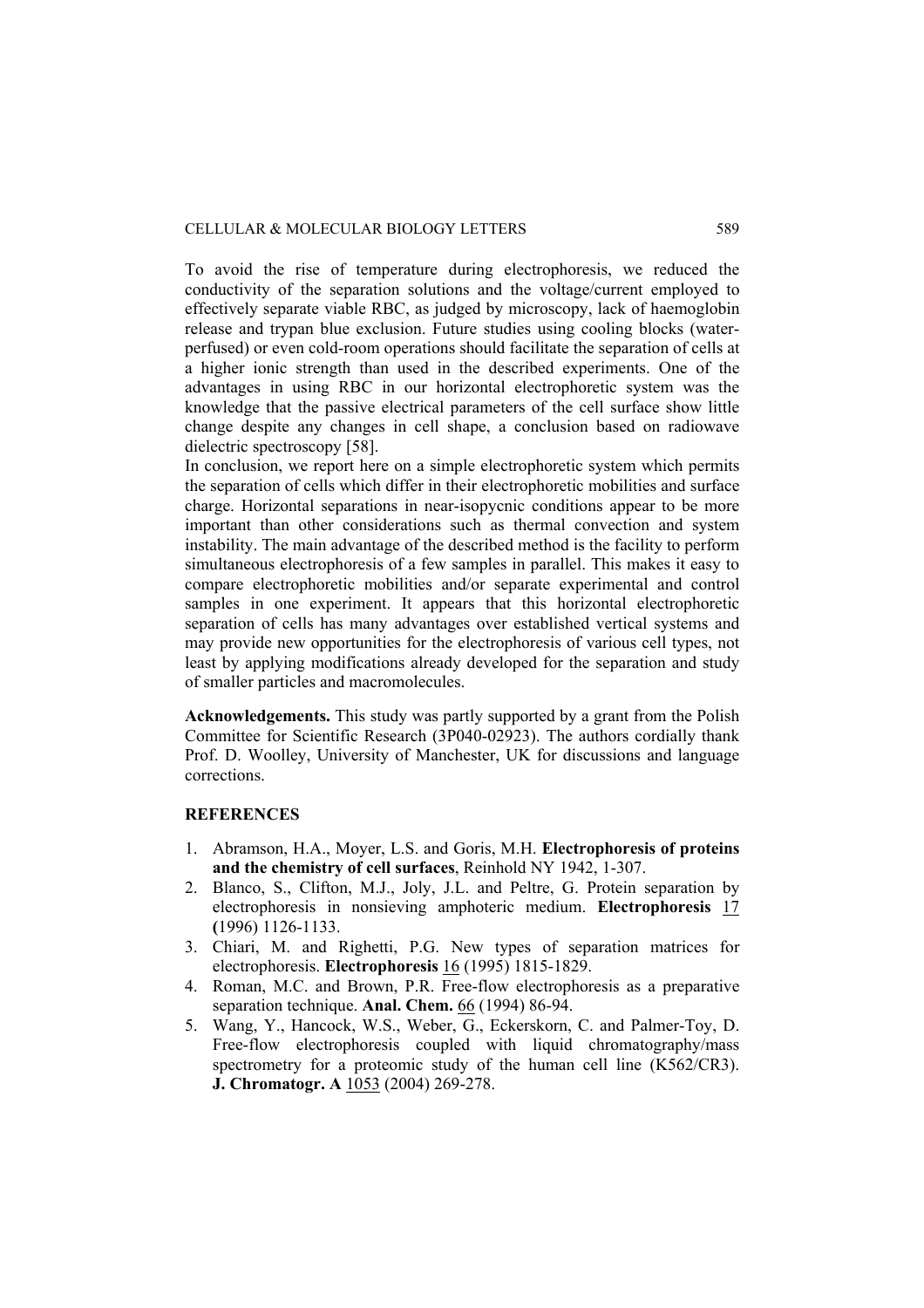- 6. Zakharov, S.F., Chang, H.T. and Chrambach, A. Reproducibility of mobility in gel electrophoresis. **Electrophoresis** 17 (1996) 84-90.
- 7. Ambrose, E.J. **Cell Electrophoresis**. J&A Churchill Ltd., London 1965.
- 8. Chaubal, K.A. Cell electrophoretic mobility as an aid to study biological systems, in: **Cell Electrophoresis (**Schütt, W., Klinkmann, H., Ed.), Walter de Gruyter, Berlin (NY) 1985, 515-526.
- 9. Fürész, J., Pál, K., Budavári, I. and Lapis, K. The physico-chemical properties of tumor cells with different metastatic potential. **Neoplasma** 32 **(**1985) 689-693.
- 10. Korohoda, W. Electrophoretic studies on plant cells III. Electrophoretic mobilities of cell-forms of *Myxomycetae Physarum nudum* Macbride. **Folia Biologica** 11 **(**1963) 465-472.
- 11. Mehrishi, J.N. and Bauer, J. Electrophoresis of cells and the biological relevance of surface charge. **Electrophoresis** 23 (2002) 1984-1994.
- 12. Mori, T. and Shimizu, M. The changes of lymphocyte electrophoretic mobility in cancer patient. in: **Cell Electrophoresis (**Schütt, W., Klinkmann, H., Ed.),Walter de Gruyter, Berlin ( NY), 1985, 355-366.
- 13. Preece, A.W. and Sablović, D. in: **Cell electrophoresis: clinical application and methodology.** North-Holland Publishing company, Amsterdam 1979.
- 14. Abercrombie, M. and Ambrose, E.J. The surface properties of cancer cells: a review. **Cancer Res.** 22 (1962) 332-245.
- 15. Jovtchev, S., Djenev, I., Stoeff, S. and Stoylov, S. Role of electrical and mechanical properties of red blood cells for their aggregation. **Colloids and Surfaces A: Physicochem. Engineer. Asp.** 164 (2000) 95-104.
- 16. Vransky, V.K. Die zellelektrophorese. in: **Fortschritte der experimentellen und theoretischen Biophysik Band 18.** (Beier, W., Ed.) Leipzig 1974.
- 17. Masui, M., Takata, H. and Kominami, T. Cell adhesion and negative cell surface charges in embryonic cells of the starfish Asterina pectinifera. **Electrophoresis** 23 (2002) 2087-2095.
- 18. Platsoucas, C.D., Good, R.A. and Gupta, S. Separation of human T lymphocyte subpopulations  $(T\mu, T\gamma)$  by density gradient electrophoresis. **Proc. Natl. Acad. Sci. USA** 76 (1979) 1972-1976.
- 19. Rychly, J., Anders, O., Eggers, G. and Schulz, M. Electrophoretic mobility distribution of cells in leukaemia. in: **Cell Electrophoresis (**Schütt, W., Klinkmann, H., Ed.),Walter de Gruyter, Berlin (NY) 1985, 477-483.
- 20. Heidrich, H.G. and Hannig, K. Separation of cell population by free-flow electrophoresis. **Methods Enzymol.** 171 (1989) 513-531.
- 21. Rutishauser, U.S. and Edelman, G.M. Fractionation and Manipulation of Cells with Chemically Modified Fibers and Surfaces. in: **Methods of Cell**  Separation, vol. 1. (Catsimpoolas, N., Ed.) Plenum Press NY 1977, 193-228.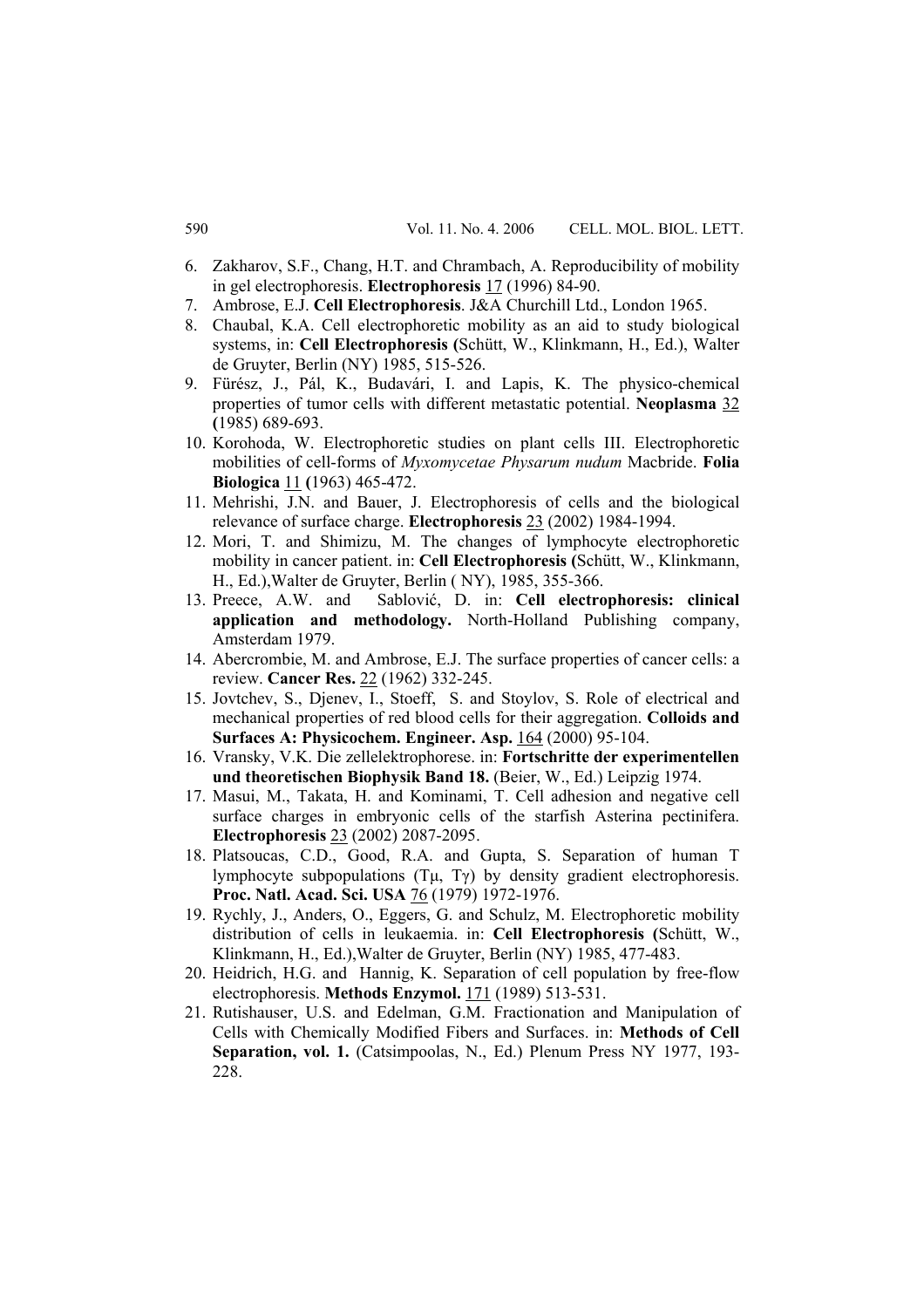- 22. Sengeløv, H. and Borregaard, N. Free-flow electrophoresis in subcellular fractionation of human neutrophils. **J. Immunol. Methods** 232 **(**1999) 145- 152.
- 23. Neu, B., Armstrong, J.K., Fisher ,T.C. and Meiselman, H.J. Surface characterization of poly(ethylene glycol) coated human red blood cells by particle electrophoresis. **Biorheology** 40 (2003) 477-487.
- 24. Seaman, G.V.F. and Cook, G.M.W. Modification of the electrophoretic behavior of the erythrocyte by chemical and enzymatic methods. in: **Cell Electrophoresis** (Ambrose, E.J., Ed.). J&A Churchill Ltd., London 1965, 48-65.
- 25. Wilson, W.W., Wade, M.M., Holman, S.C. and Champlin, F.R. Status of methods for assessing bacterial cell surface charge properties based on zeta potential measurements. **J. Microbiol. Methods** 43 (2001) 153-164.
- 26. Catsimpoolas, N. and Griffith, A.L. Transient electrophoresis and sedimentation analyses of cells in density gradients. In: **Methods of Cell Separation, vol.2.** (Catsimpoolas, N., Ed.) Plenum Press NY 1979, 1-63.
- 27. Pertoft, H. and Lauren, T.C. Isopycinc separation of cells and cell organelles by centrifugation in modified colloidal silica gradients. in: **Methods of Cell Separation, vol.1.** (Catsimpoolas, N., Ed.) Plenum Press NY 1977, 25-65.
- 28. Pretlow II, T.G. and Pretlow, T.P. Separation of viable cells by velocity sedimentation in an isokinetic gradient of ficoll in tissue culture medium. in: **Methods of Cell Separation, vol. 1.** (Catsimpoolas, N., Ed.) Plenum Press NY 1977, 171-191.
- 29. Akiba, T., Nishi, A., Takaoki, M., Matsumiya, H., Tomita, F., Usami, R. and Nagaoka, S. Separation of bacterial cells by free flow electrophoresis under microgravity: a result of the spacelab – Japan project on space shuttle flight sts – 47. **Acta Astron.** 36 **(**1995) 177-181.
- 30. Zeiller, K., Löser, R., Pascher, G. and Hannig, K. Free-flow electrophoresis II: Analysis of the method with respect to preparative cell separation. **Hoppe-Seyler's Z Physiol. Chem.** 356 **(**1975) 1225-1244.
- 31. Eggleton, P. Separation of cells using free flow electrophoresis. in: **Cell Separation. A Practical Approach.** (Fisher, D., Francis, G.E. and Rickwood, D., Ed.) Oxford University Press, Oxford, New York, Tokyo 1998, 213-252.
- 32. Hansen, E. Preparative free flow electrophoresis of lymphoid cells: A review. in: **Cell Electrophoresis** (Schütt, W., Klinkmann, H., Ed.) Walter de Gruyter, Berlin (NY) 1985, 287-304.
- 33. Kuhn, R., Wagner, H., Mosher, R.A. and Thormann, W. Experimental and theoretical investigation of the stability of stepwise pH gradients in continuous flow electrophoresis. **Electrophoresis** 8 (1987) 503-508.
- 34. Wallach, D.F.H. and Lin, P.S. Plasma membrane fractionation. **Biochim. Biophys. Acta** 300 (1973) 211-254.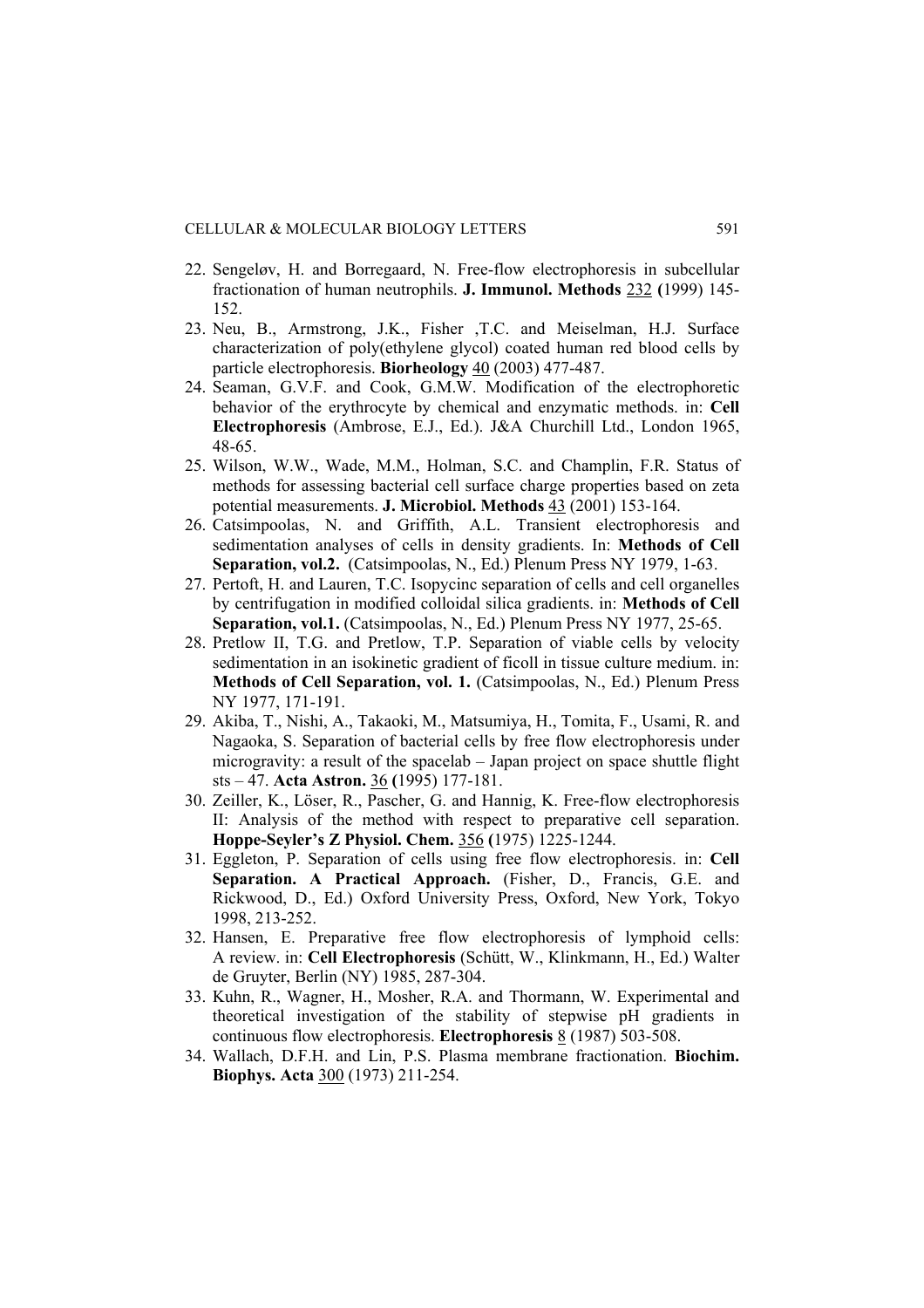- 35. Morré, D.J., Morré, D.M. and van Alstine, J.M. Separation of endosomes by aqueous two-phase partition and free-flow electrophoresis. **J. Chromatogr. B** 711 (1998) 203-215.
- 36. Toner, M. and Irimia, D. Blood-on-a-chip. **Annu. Rev. Biomed. Eng.** 7 (2005) 77-103.
- 37. Barshtein, G., Tamir, I. and Yedgar, S. Red blood cell rouleaux formation in dextran solution: dependence on polymer conformation. **Eur. Biophys. J.** 27 **(**1998) 177-181.
- 38. Bäumler, H., Donath, E., Krabi, A., Knippel, W., Budde, A. and Kiesewetter, H. Electrophoresis of human red blood cells and platelets. Evidence for depletion of dextran. **Biorheology** 33 **(**1996) 333-351.
- 39. Gardner, B. The effect of dextrans on zeta potential. **Proc. Soc. Exp. Biol. Med.** 131 (1969)1115- 1118.
- 40. Ichiki, T., Ujiie, T., Shinbashi, S., Okuda, T. and Horiike, Y. Immunoelectrophoresis of red blood cells performed on microcapillary chips. **Electrophoresis** 23 (2002) 2029-2034.
- 41. Lu, W.H., Deng, W.H., Liu, S.T., Chen, T.B. and Ra, P.F. Capillary electrophoresis of erythrocytes. **Anal. Biochem.** 314 (2003) 194-198.
- 42. Omasu, F., Nakano,Y. and Ichik, T. Measurement of the electrophoretic mobility of sheep erythrocytes using microcapillary chips. **Electrophoresis**  26 (2005) 1163-1167.
- 43. Walter, H. and Widen, K.E. Differential electrophoretic behavior in aqueous polymer solutions of red blood cells from Alzheimer patients and from normal individuals. **Biochim. Biophys. Acta** 1234 (1995) 184-190.
- 44. Bäumler, H., Neu, B., Donath, E. and Kiesewetter, H. Basic phenomena of red blood cell rouleaux formation. **Biorheology** 36 (1999) 439-442.
- 45. Schüt, W., Thomaneck, U., Knippel, E., Rychly, J. and Klinkmann, H. Suitability of automated single cell electrophoresis (ASCE) for biomedical and clinical applications: General remarks. in: **Cell Electrophoresis** (Schütt, W., Klinkmann, H., Ed.) Walter de Gruyter, Berlin ( NY) 1985, 313-332.
- 46. Seaman, G.V.F. Electrokinetic behavior of red cells. in: **The Red Blood Cells vol. 2.** (Mac, D., Surgenor, N., Ed.), Academic Press, New York 1975, 1-135.
- 47. Slivinsky, G.G., Hymer, W.C., Bauer, J. and Morrison, D.R. Cellular electrophoretic mobility data: A first approach to a database. **Electrophoresis** 18 (1997) 1109-1119.
- 48. Josefowicz, J.Y. Electrophoretic light scattering and its application to the study of cells. in: **Methods of Cell Separation, vol. 2.** (Catsimpoolas, N., Ed.) Plenum Press NY 1979, 67-91.
- 49. Walter, H. Cell partitioning in two-polymer aqueous phase systems. **TIBS (**1978) 97-100.
- 50. Hannig, K., Kowalski, M., Klock, G., Zimmermann, U. and Mang, V. Freeflow electrophoresis under microgravity: evidence for enhanced resolution of cell separation. **Electrophoresis** 11 (1990) 600-604.